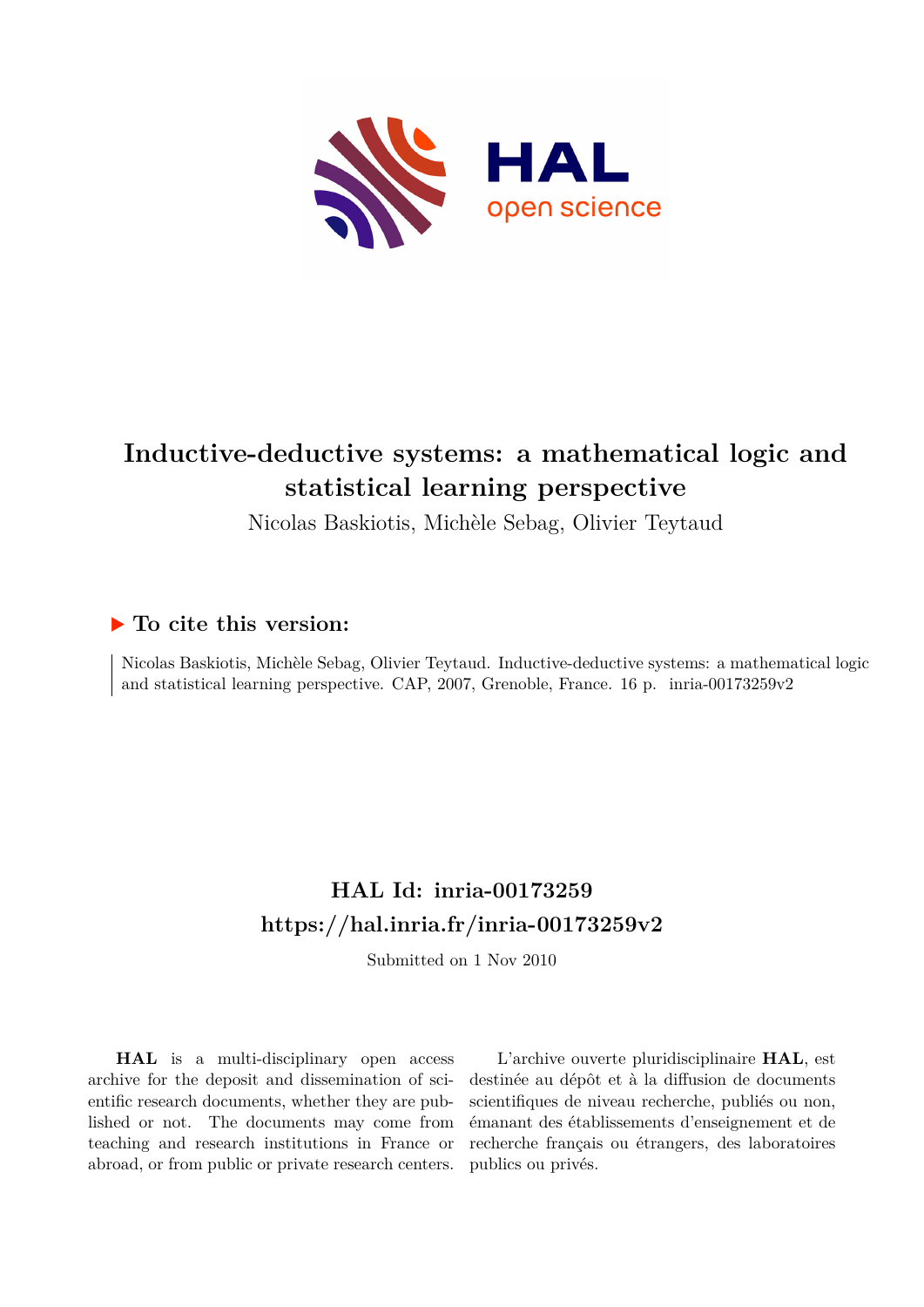# Inductive-deductive systems: a mathematical logic and statistical learning perspective

N. Baskiotis, O. Teytaud, M. Sebag TAO-inria, LRI, UMR 8623(CNRS - Universite Paris-Sud), bat 490 Universite Paris-Sud 91405 Orsay Cedex France email: {nicolas.baskiotis, olivier.teytaud, michele.sebag}@lri.fr

October 31, 2010

### **Abstract**

#### **This paper has not been published with copyrighted proceedings and was only presented, in french, in a national conference.**

The theorems about incompleteness of arithmetic have often been cited as an argument against automatic theorem proving and expert systems. However, these theorems rely on a worst-case analysis, which might happen to be overly pessimistic with respect to real-world domain applications. For this reason, a new framework for a probabilistic analysis of logical complexity is presented in this paper. Specifically, the rate of non-decidable clauses and the convergence of a set of axioms toward the target one when the latter exists in the language are studied, by combining results from mathematical logic and from statistical learning. Two theoretical settings are considered, where learning relies respectively on Turing oracles guessing the provability of a statement from a set of statements, and computable approximations thereof. Interestingly, both settings lead to similar results regarding the convergence rate towards completeness.

## **1 INTRODUCTION**

Inspired by the "Learning to Reason" framework [Khardon and Roth, 1997], this paper investigates the conditions for a hybrid inductive-deductive system (IDS). This system is provided with a set of axioms or statements (e.g. examples), and its goal is to determine the truth value of any further statement e. We consider a framework for dealing with undecidable theories as well; this is a main difference with many previous works ([Shapiro, 1981]). We will often refer to arithmetic or set theory, but many other essentially undecidable theories could be considered instead of this. From a mathematical logic perspective, the question is whether i) the available set of statements is complete, and ii) the logical setting is complete. Under these assumptions, the truth value of  $e$  is determined using mathematical deduction; the algorithmic challenge is to provide an efficient search engine for constructing a proof of  $e$  or  $\neg e$ . When the set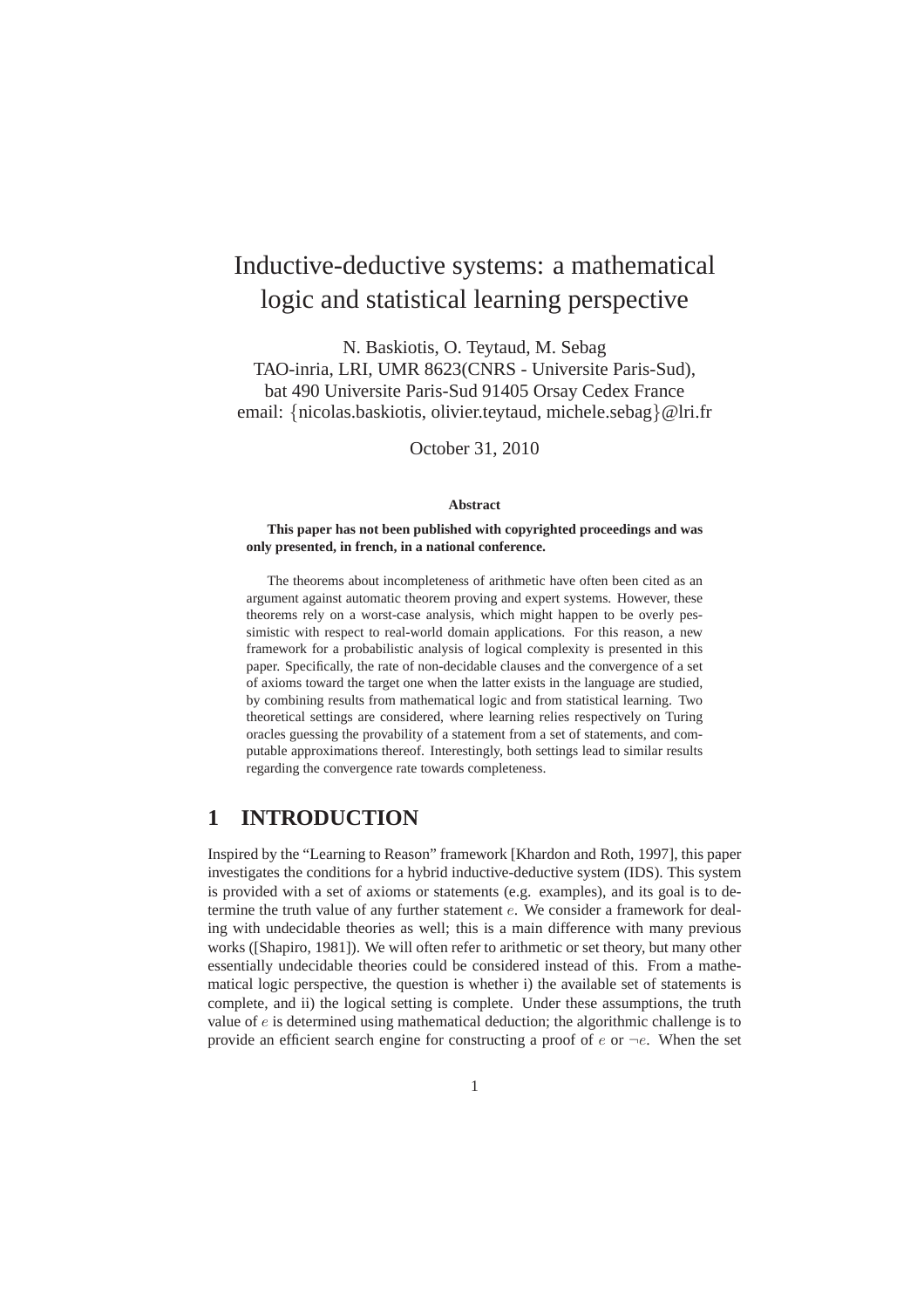of statements is not complete, by definition there exists statements  $e$  which can neither be proved nor refuted; the famous Gödel's theorem (1931) states that sufficiently powerful logical settings (e.g. including arithmetic) are incomplete. When the set of statements is not sufficient for deciding relevant statements, inductive reasoning is needed to find additional axioms, consistent with the available ones and sufficient for determining the truth value of e. The challenge here is to compare the different natural methods available for adding new axioms. From a hybrid inductive-deductive perspective, the logical setting considered must thus be examined with respect to both its completeness (deduction-oriented performances), and its VC-dimension or PAC learnability (induction-oriented performances, Appendix A.2). Typically, statements  $C(1)$ ,  $C(3)$ ,  $C(5)$ ,  $C(7)$ ,  $\neg C(4)$ ,  $\neg C(6)$ ,  $\neg C(2)$ ,  $C(217)$ ,  $\neg C(200)$  do not allow deduction of  $\forall n \ C(2n+1) \wedge \neg C(2n)$ . In the meanwhile, inductive logic programming might learn the hypothesis  $\forall n \ C(2n + 1) \land \neg C(2n)$ , which could in turn allow for many other deductions. This paper examines the convergence properties of an inductivedeductive system, i.e. the probability that the  $n + 1$ -st example can be proved from the axioms learned from the previous  $n$  examples. The originality of the work is to propose a probabilistic analysis of logical decidability and completeness, contrasting with the worst-case analysis and undecidability results used in the literature. Indeed, a worst-case perspective does not account for the fact that many relevant statements can yet be proved in an undecidable setting. The rest of this section describes the proposed framework, discusses the relevant work and introduces the results reported in the paper.

**Formalisation.** This paper considers a first order logic language, where the initial set of axioms  $\overline{3}$  is an essentially undecidable ([Kleijnen, 1992, p277], [Tarski, 1949])<sup>1</sup> set of axioms with finite description length<sup>2</sup> such as the Zermelo-Fraenkel set of axioms.

Let us consider a sequence of examples or statements  $e_i$ , independently and identically distributed from a probability distribution  $M$ . We further assume that  $M$  is consistent with  $\mathfrak{Z}$ , in the sense that  $\mathfrak{Z} \cup \{e \; s.t. M(e) > 0\}$  is consistent. From each set of examples  $\mathfrak{E}_n = \{e_1, ..., e_n\}$ , the system extracts a recursive set of axioms noted  $A_n$ , which together with 3 allows for proving every example in  $\mathfrak{E}_n$ . Three types of induction are distinguished:

- in *deduction*,  $A_n$  includes all examples in  $\mathfrak{E}_n$ , except those examples  $e_i$  which could be proved from the theory learned from the previous examples (i.e. all  $e_i$ except those such that  $A_{i-1}$ ,  $\mathfrak{Z} \vdash e_i$ ).  $A_n$  thus is an independent axiom set.
- in *pruned-deduction*,  $A_n$  is a minimal subset of  $\mathfrak{E}_n$ , sufficient to prove every example in  $\mathfrak{E}_n$  ( $A_n$ ,  $\mathfrak{Z} \vdash \mathfrak{E}_n$ ).
- $\bullet$  in *induction-deduction*,  $A_n$  is a set of axioms, minimal wrt its description length, such that every example in  $\mathfrak{E}_n$  can be proved from  $A_n$  and 3. Contrasting with deduction and pruned-deduction,  $A_n$  is no longer necessarily included in  $\mathfrak{E}_n$ .

The theoretical case where (deductive, pruned-deductive and inductive-deductive) learning is based on Turing oracles will first be considered in sections 3 and 4, respec-

 $<sup>1</sup>A$  set of axioms is essentially undecidable if any recursive extension of this set is undecidable.</sup>

 $2$ In all the paper, the description length refers to any classical mathematical notation of statements or proofs. Note that a set of axioms with finite description length can include an infinite axiom schema.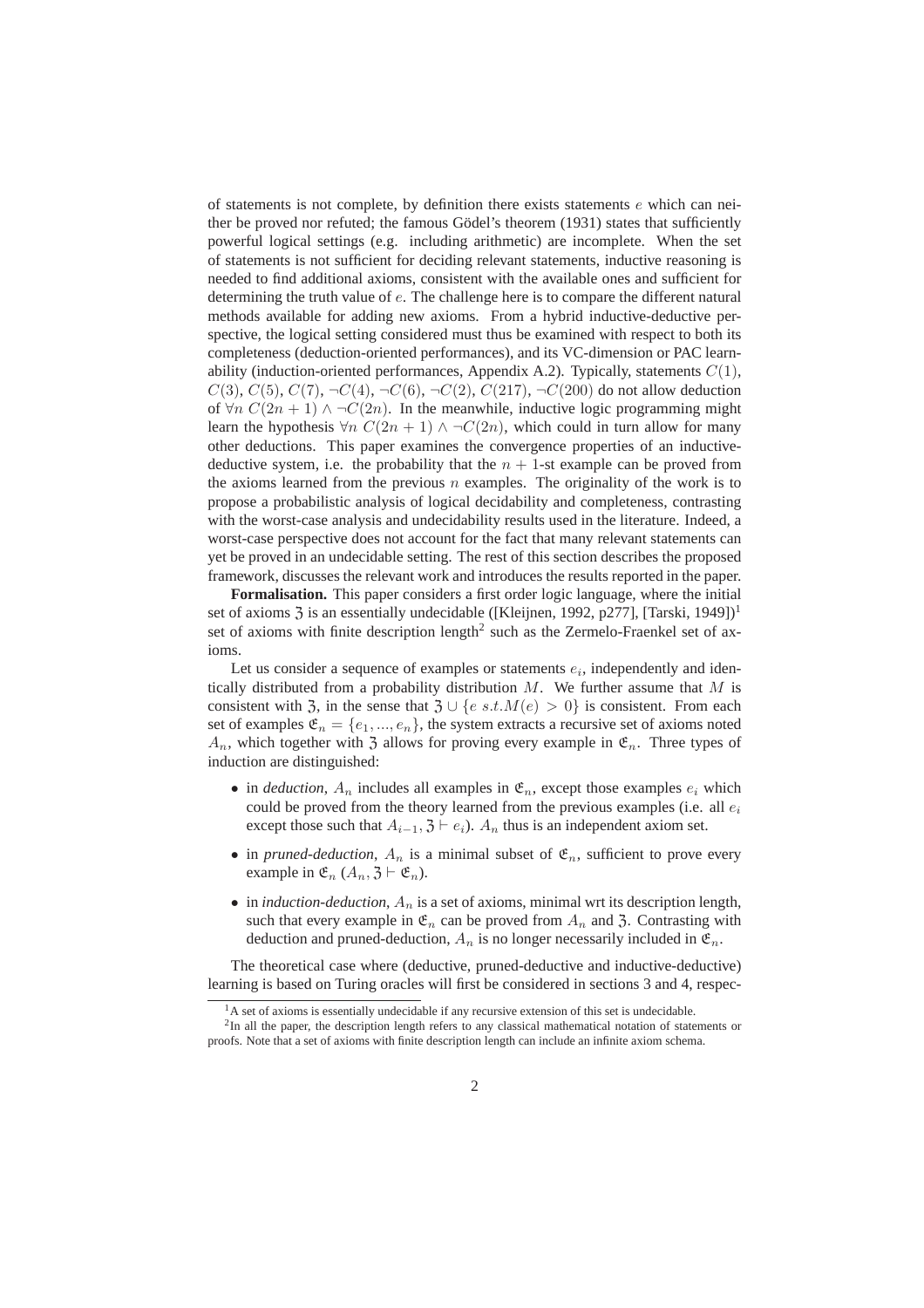tively devoted to the cases where the target set of axioms is finite and infinite. Section 5 extends the analysis, considering Turing-computable-approximations of Turing oracles, based on finite-length proofs.

**Goals of the study.** The behavior of an inductive-deductive system is examined with respect to three stochastic variables, modeling respectively the completeness, the accuracy and the compactness of the current axiom set (noted  $A_n$  in the following instead of  $A_n$ , 3 for simplicity of notation):

- the incompleteness of  $A_n$  refers to the probability  $L_n$  that  $A_n$  does not allow for deciding on further examples ( $L_n = M({e \text{ s.t. } A_n \not\vdash e \land A_n \not\vdash \neg e})$ ); in order to distinguish this incompleteness from the standard logical one, it will be refered to as the *relative* incompleteness;
- the error or falsity of  $A_n$  is the probability that  $A_n$  decides wrongly on further  $examples<sup>3</sup>;$
- the compactness is measured as the description size  $DL(A_n)$  of the current axiom set (this is not related to other definitions of compactness, but we keep this notion as no ambiguity arises).

It must be noted that the behavior of the relative incompleteness rate  $L_n$  is known in some specific cases:

- In case 3 is a complete set of axioms, no learning is required ;  $A_n = 3$  leads to  $L_n = 0$  as for any  $e, 3 \vdash e$  or  $3 \vdash \neg e$ .
- Otherwise, if  $M$  is modified at each time step  $n$  by a malign adversary with unrestricted computational power, then after Gödel's first theorem,  $L_n = 1$  for all  $n$ , as the adversary can choose  $M$  concentrated on some undecided  $e$ .

Thus, our framework lies between the (too simple, unrealistic) complete case, and the (too difficult, pessimistic) straightforward application of essential undecidability.

The goal is to examine the practical limitations of learning in a powerful language (e.g. including the axioms of set theory or arithmetic). The limitations of such languages regarding completeness and decidability issues are well known; these limitations have significant impact on inductive learning as well. For example, in languages including arithmetic there are always infinitely many theories proving a finite consistent set of statements; discussions around this fact are referred to as Quine's underdetermination thesis [List, 1999, Norton, 2003, Shook, 2002]. However, it might be the case that the problems entailed by incompleteness and undecidability, though certain, are actually *not* frequent. And if there are an infinite number of solutions to a finite learning problem (Quine's underdetermination thesis), then it might be interesting to assess the average quality of these solutions. Therefore, our goal is to provide a statistical study of the relative incompleteness, compactness and falsity of learned theories, applying the statistical learning methodology and body of results to other learning criteria, namely

<sup>&</sup>lt;sup>3</sup>Note that in the deduction or pruned-deduction cases,  $A_n$  cannot be inconsistent with  $e_{n+1}$  since  $A_n \subseteq$  $\mathfrak{E}_n$  and distribution M is assumed to be consistent with 3.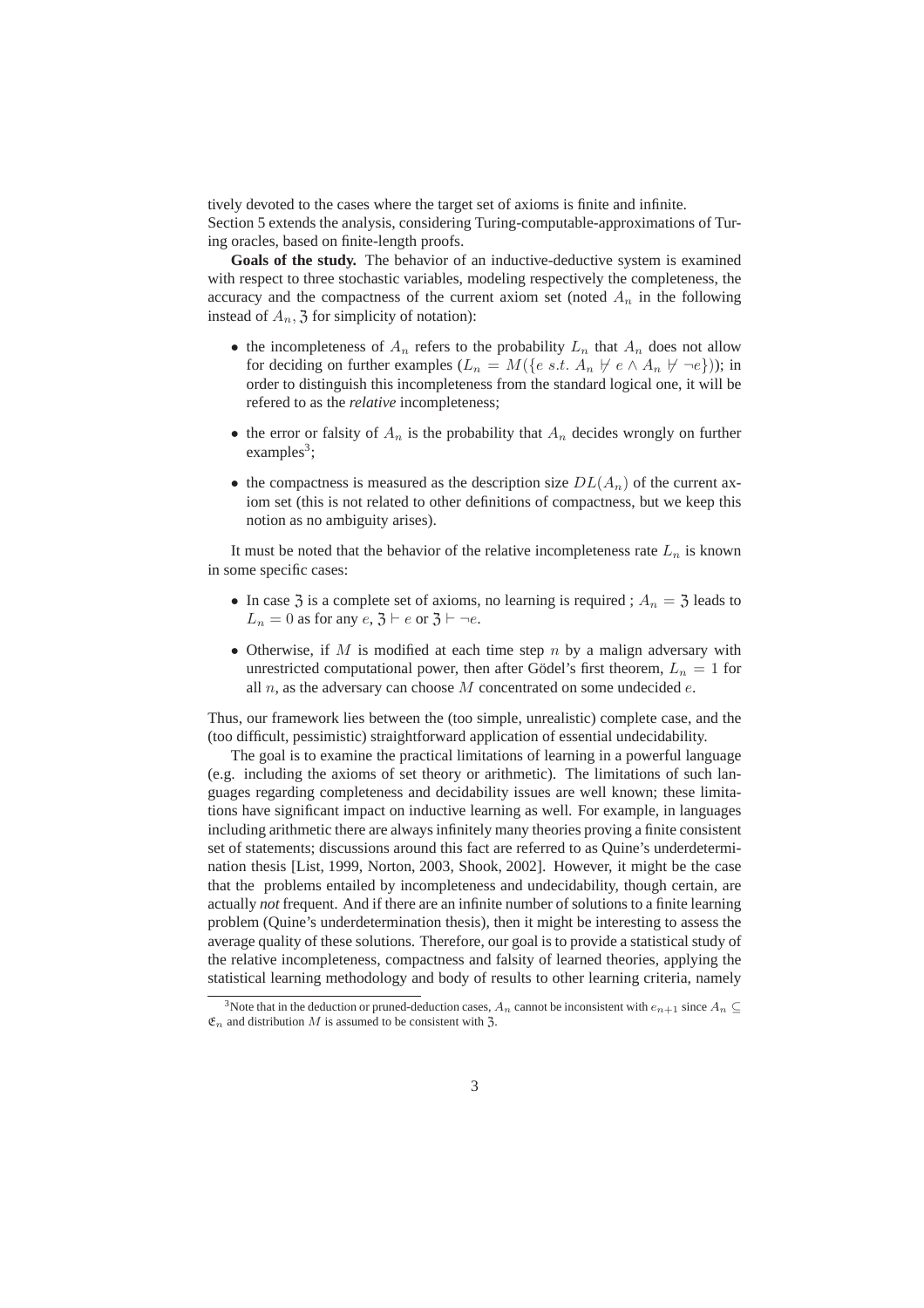the probability of facing an undecided example or introducing inconsistencies in the theory.

**Related work.** As far as we know, the simultaneous use of deduction and induction has not been studied yet in a statistical perspective though the three domains involved (automatic deduction, inductive and statistical learning, mathematical logic) have some intersections<sup>4</sup>. Along an inductive-deductive setting, the works related to Quine's underdetermination thesis [List, 1999, Norton, 2003, Shook, 2002] focused on a worst case analysis; they do not integrate the statistical learning and generalization aspects. Other studies deal with some kinds of incomplete frameworks, e.g. involving recursion theory and referring to Turing machines with oracles or infinite-time Turing machines [Hamkins, 2002]. However, this work focuses on extending the set of decidable statements and the role of induction is not considered.

**Overview of the paper.** As an alternative to the worst-case analysis, the framework proposed in this paper is based on a logically consistent probability distribution M over the set of statements. In each step n, the system outputs a set of axioms  $A_n$  from the first *n* statements, and one examines whether this set allows for proving further statements. As noted earlier on, if these further statements are selected in a worst-case manner,  $A_n$  does not allow for deciding their truth value even with unbounded computational resources. However, a worst-case perspective often leads to overly pessimistic conclusions [Cheeseman et al., 1991]. The probabilistic setting proposed is inspired by the standard Probably Approximately Correct (PAC) framework [Valiant, 1984], and the study borrows the standard statistical learning tools (VC-dimension [Vapnik and Chervonenkis, 1974]) in order to bound the relative incompleteness expectation  $L_n = M({e \ s.t. A_n \nvDash e \land A_n \nvDash \neg e}).$ 

The paper is organized as follows. Section 2 introduces general definitions and lemmas used in the rest of the paper. Section 3 presents results about the induction of a target theory with bounded description length, comparing the *deductive, pruneddeductive* and *inductive-deductive* learning settings. It is shown that (corollaries 1-4): i) in all cases, non-asymptotic performance depends on the underlying distribution  $M$ and it might be arbitrarily bad (as in the worst-case setting); ii) *induction-deduction*, and more generally restrictions on the description length entails faster convergence rates than *deduction* ; iii) for any algorithm with a faster completeness convergence rate than *deduction*, there exists a distribution such that the error or falsity is not almost surely zero ( $\exists M, e \, s.t. \, \forall n, P(A_n \vdash \neg e) > 0$  and  $M(e) > 0$ ); iv) *pruned* learning can behave arbitrarily badly in the sense of an infinite asymptotic description length. Section 4 considers the case of a target theory with infinite description length, and presents negative results (corollaries 5-8): i) arbitrarily slow convergence rates can occur; ii) the length of the axiom set can increase fast. However, the completeness rate goes to 1 as the number of examples goes to infinity. While results presented in sections 3 and 4 are based on an oracle (axiomatic optimization or theorem proving with unbounded computational power), section 5 considers the case of Turing-computable approximations of such an oracle. Results similar to those of the oracle case are presented (with, unfortunately, a huge computational complexity). The paper ends with a discussion

<sup>4</sup>Some advances in mathematical logic have been exploited for automatic theorem proving, for instance Craig's interpolation theorem is used to design a "partition-based" logic [Amir and McIlraith, 2003].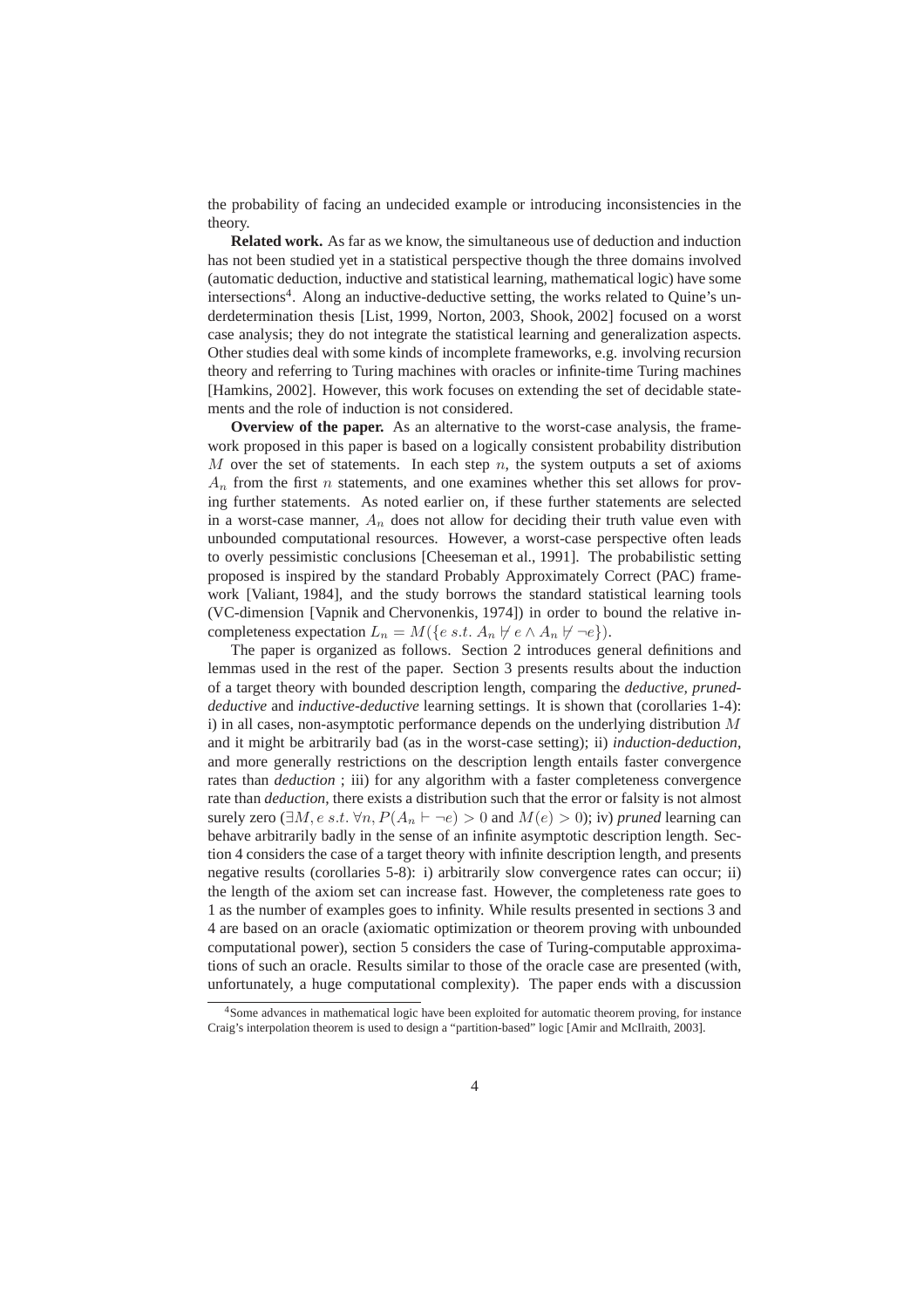of the presented results; a short introduction to the terminology and state of the art is given in Appendix A.

For space limitations, some proofs are omitted in the paper, and can be found in [Baskiotis et al., 2007].

# **2 FORMAL BACKGROUND**

Let  $\lambda$  denote a consistent essentially undecidable set of axioms (e.g. Zermelo-Fraenkel). We note  $DL(A)$  the description length of an axiom set A, and by abuse we use also  $DL(e) = DL({e})$ . Let T' denote the set of consistent theories including  $\overline{z}$ , and let  $T \subset T'$  be the set of consistent theories defined from an axiom set with finite description length  $(T = \{t \in T', \exists A \ s.t. \ A \vdash t, DL(A) < \infty\})$ . T and T' can be viewed as boolean mappings from the set of well-formed statements ( $t(e) = 1$  iff  $t \vdash e$ ).

This section examines the VC-dimensions and shattering properties of both  $T$  and  $T'$  spaces.

**Theorem 1 [Baskiotis et al., 2007]:** T *has infinite VC-dimension.*

Although  $T$  and therefore  $T'$  both have infinite VC-dimensions, they differ by their shattering properties :

**Theorem 2 [Baskiotis et al., 2007]:** T ′ *shatters an infinite set.* The above theorem implies significant differences about learning in the search spaces  $T$  and  $T'$ . Specifically, in the case of  $T'$  there exists distributions leading to arbitrarily slow convergence rates, such as  $C/\log(\log(n))$  where n is the number of examples. In contrast, we shall see that a reasonable convergence rate is obtained within  $T$ , although the convergence can be delayed due to adverse distributions.

### **3 THE FINITE DESCRIPTION LENGTH CASE**

Let  $M$  denote a probability distribution on the well-formed statements, such that the mass of M is restricted to a consistent theory t in  $T$  ( $\exists t \in T$  s.t.  $M(t) = 1$ ). A first negative result concerns the incompleteness convergence rate. We show that there exists a distribution M such that the incompleteness rate is bounded from below.

In the corollary below, as in corollary 5, we will use a link between supervised learning (i.e. learning statements with their truth values) and unsupervised learning (i.e. finding theories covering true statements). This link is based on the fact that stating e is exactly equivalent to stating  $\neg e$ . A distribution M on couples  $(x, y) = (e, true)$ or  $(x, y) = (e, false)$ , where e is a statement, can be replaced by a distribution M such that  $M(e)$  is the probability of  $(e, true)$  *plus* the probability of  $(e, false)$ , as well as we can identify sets of axioms with classifiers (the associated classifier separates theorems and non-theorems). This allows the use of counter-examples from learning in the framework of this paper. A family of classifiers (for supervised learning) such that for any learning algorithm  $\mathbb{E}L_n \geq c$  for some distribution on these classifiers, is identified with a family of sets such that for any algorithm, for some distribution  $\mathbb{E}L_n \geq c$ .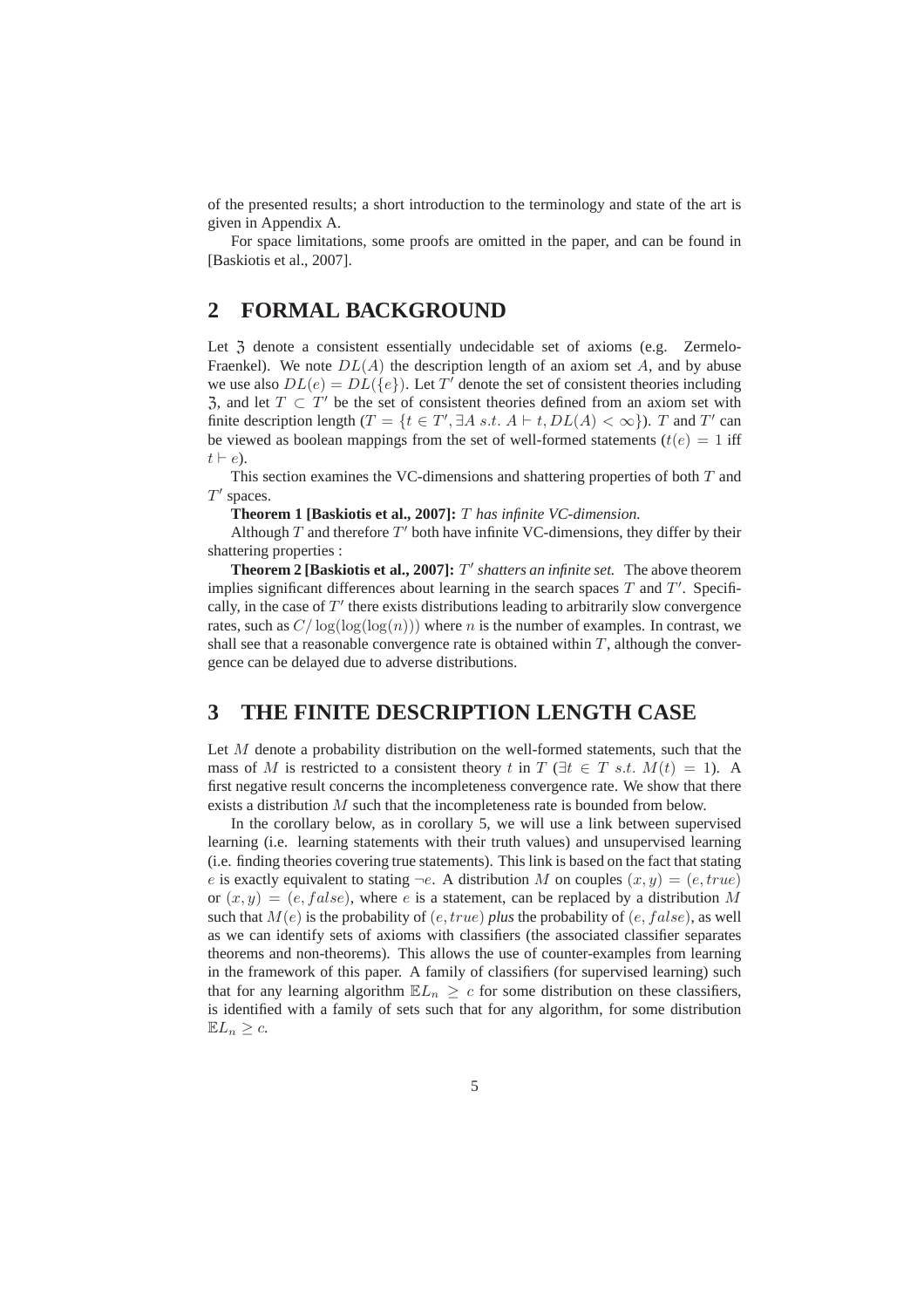**Corollary 1 :** *for any*  $n > 0$ *, for any*  $\delta > 0$ *, for any method generating*  $A_n$ *, there exists a generator of examples (distribution* M) such that  $\mathbb{E}[L_n] \ge \frac{1}{2\exp(1)} - \delta$ .

**Remark :** This result can be reformulated as: for any  $n > 0$ , for any  $\delta > 0$ , there exists M such that after n examples the learned theory is at distance at least  $\frac{1}{2exp(1)} - \delta$ from the target one. Note that the above distribution  $M$  depends on  $n$ .

**Proof of corollary 1 :** Follows from theorem 1 and the lower bound cited in Appendix A.2.

Ē

Let us first consider the *fine* learning case, restricting the description length of the induced axiom set. By abuse of notation, in the following the description length of a theory derived from an axiom set A is set to  $DL(A)$ .

**Theorem 3 [Baskiotis et al., 2007]:** Let  $T_s$  denote the set of theories in T which *can be generated from a set of axioms with description length less than s, and let*  $V_s$ *denote the VC-dimension of*  $T_s$ *.*  $V_s$  *is finite as*  $T_s$  *is finite. For each theory t, let*  $V(t)$ *be defined by*  $V(t) = inf\{V_s | t \in T_s\}.$ 

Let  $V$  denote  $V(t^*)$  where  $t^*$  is the target theory, assuming it is finite. Let  $t_n$  denote *the theory extracted along* induction-deduction *after* n *examples.*

*Then the following results hold :*

*1.* **Convergence rate :** *if*  $n > V$ ,

$$
P(L_n > \epsilon) \le 2(2 \exp(1)n/V)^{V} 2^{-n\epsilon/2}
$$

2. **Asymptotic behavior :** *almost surely, there exists*  $n_0$  *such that* 

$$
n \ge n_0 \Rightarrow L_n = 0
$$

- *3.* T *does not shatter any infinite set.*
- *4.*  $V(t_n) \leq V$ .

Let us now consider the *deduction* and *pruned-deduction* learning settings.

**Theorem 4 [Baskiotis et al., 2007]:** *Consider the deduction or pruned-deduction settings. For any decreasing sequence*  $a_n$  *bounded by*  $1/2$  *and converging to* 0*, there exists a probability distribution* M *such that i*)  $\forall n, L_n \ge a_n$ ; *ii*) *there exists*  $t \in T$  *(i.e.*  $DL(t) < \infty$ ) such that  $M(t) = 1$ .

**Corollary 2 :** *In the* deduction *or* pruned-deduction *framework, for any decreasing sequence*  $a_n$  *upper bounded by*  $1/2$ *, there exists* M *such that for any n the relative incompleteness of* A<sup>n</sup> *is bounded from below by a sum of* n *independent binary random variables*  $X_i$ , where  $X_i$  takes value 1/0 with probability  $(a_i, 1 - a_i)$ . In particular, under distribution M, the relative incompleteness of  $A_n$  is greater than  $\sum_{i\leq n}a_i$ .

**Corollary 3 :** *Theorem 4 and corollary 2 can be extended to any learning method producing a minimal (wrt set inclusion) theory such that it covers examples*  $e_1, \ldots, e_n$ .

**Proof :** This is a direct corollary of the proof of theorem 4.

**Corollary 4 :** *Any method which does not incur the limitations stated by theorem 4 or corollary 2, can with non-zero probability select a theory*  $A_n$  *which is strictly larger (wrt set inclusion) than the minimal theory generated from*  $\{e_1, ...e_n\}$ *. In particular,*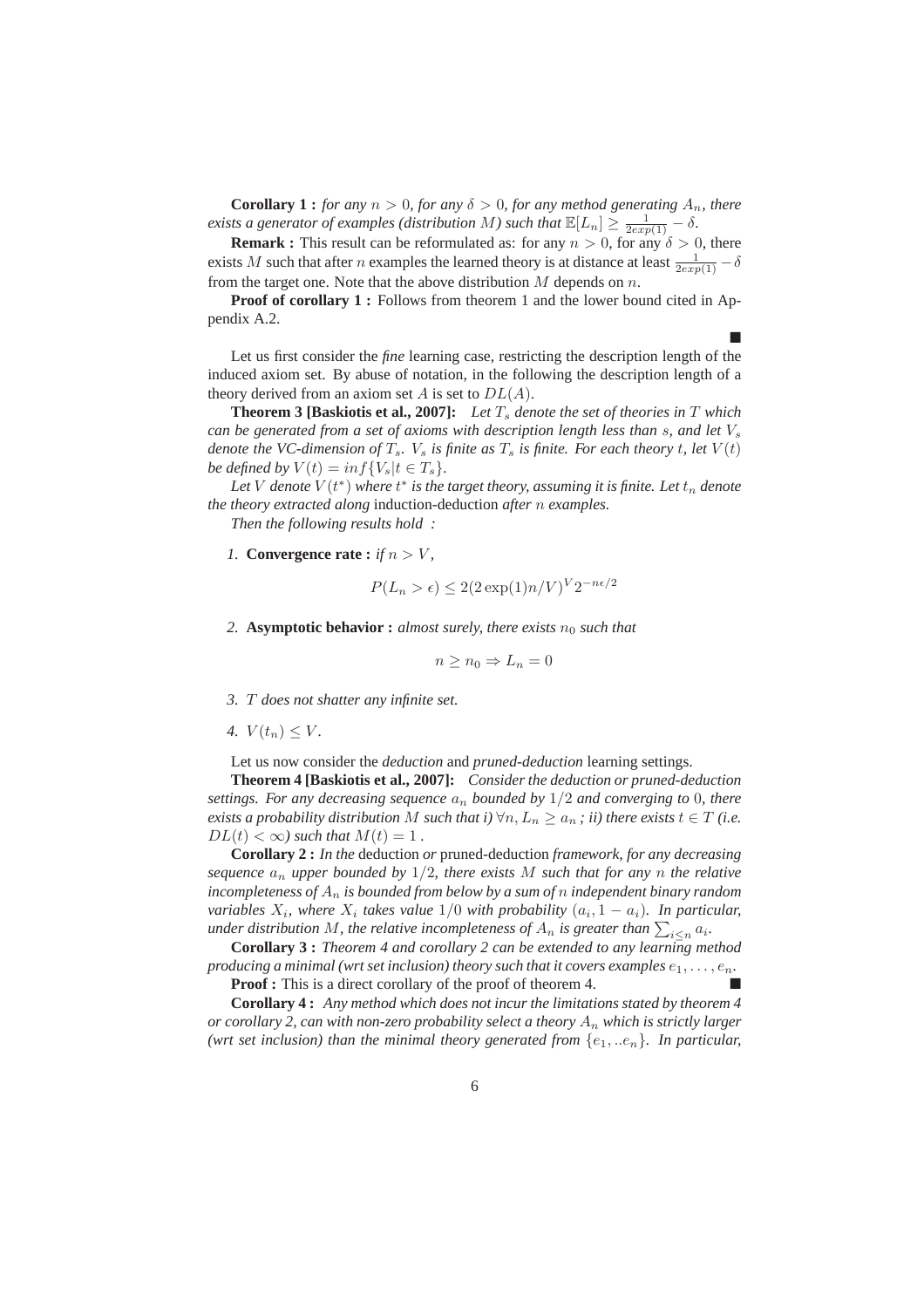*for some distribution, there is a positive probability of generating a theory inconsistent with some statement of non-zero measure.*

**Proof :** Reformulation of corollary 3.

# **4 THE INFINITE DESCRIPTION LENGTH CASE**

Removing the finite length assumption has significant impact on the convergence results obtained in the previous section, notably in relation to the lower bounds on the convergence rate (see Appendix A.2). In the proof of the following corollary, we use the same correspondence as explained before corollary 1.

**Corollary 5 :** *for any decreasing sequence*  $(a_n)$  *running to* 0 *and upper-bounded by* 1/16*, there exists a distribution of examples such that*  $\mathbb{E}(L_n) \ge a_n$ *.* 

**Proof :** Direct consequence of the lower bound on the convergence rate in Appendix A.2.

 $\sum_{i\leq n}a_i$ . **Corollary 6 :** *for the* deduction *or* pruned-deduction *settings*,  $\mathbb{E}[DL(A_n)] \geq$ 

**Corollary 7 :** In all learning cases such that the empirical error rate is null,  $L_n$ *goes to* 0 *(in the sense that for any*  $\epsilon > 0$ ,  $P(L_n > \epsilon) \rightarrow 0$ *).* 

**Corollary 8 :** *For all learning methods such that*  $A_n$  *is consistent and proves all statements*  $e_1, \ldots, e_n$ , there exists a distribution M such that the compactness  $DL(A_n)$ *goes to infinity.*

**Proof :** Consider M a distribution which support is a consistent non-recursively axiomatizable set of statements. For any axiom set A let  $M(A)$  be the measure for M of all statements proved from  $A(M(A) = \sum_{e \, s.t. \, A \vdash e} M(e))$ . Consider  $K(\epsilon)$ , the minimal description length over all axiom sets A such that  $M(A)$  greater than  $1 - \epsilon$ .  $K(\epsilon)$  is non-decreasing, and  $\lim_{\epsilon \to 0} K(\epsilon) = \infty$ . It is sufficient to see that  $L_n < \epsilon$ implies that  $DL(A_n) > K(\epsilon)$ .

These results show that although the error rate goes to 0 as the number of examples increases, the convergence rate can be arbitrarily low. Moreover, the description length of the induced theory cannot be bounded, as showed above.

# **5 TURING-COMPUTABLE ALGORITHMS : PROOFS OF BOUNDED LENGTH**

By definition, deduction, pruned-deduction and induction-deduction all rely on Turing machines with oracles. As a first step toward a practical analysis, this section considers instead approximate learning, based on Turing machines without oracles and bounded length reasoning<sup>5</sup>. The approximation is considered from an algorithmic complexity perspective.

Section 5.1 is devoted to a complexity analysis of axiomatic optimization. This result is used in section 5.2 to provide a bound on the convergence of pruned-deductive

<sup>5</sup>Since recursion theory provides negative results in the case of proofs with arbitrary length (ie, the set of statements that can be proved, in many cases, is not recursive but only recursively enumerable), we restricted this study to proofs with bounded length.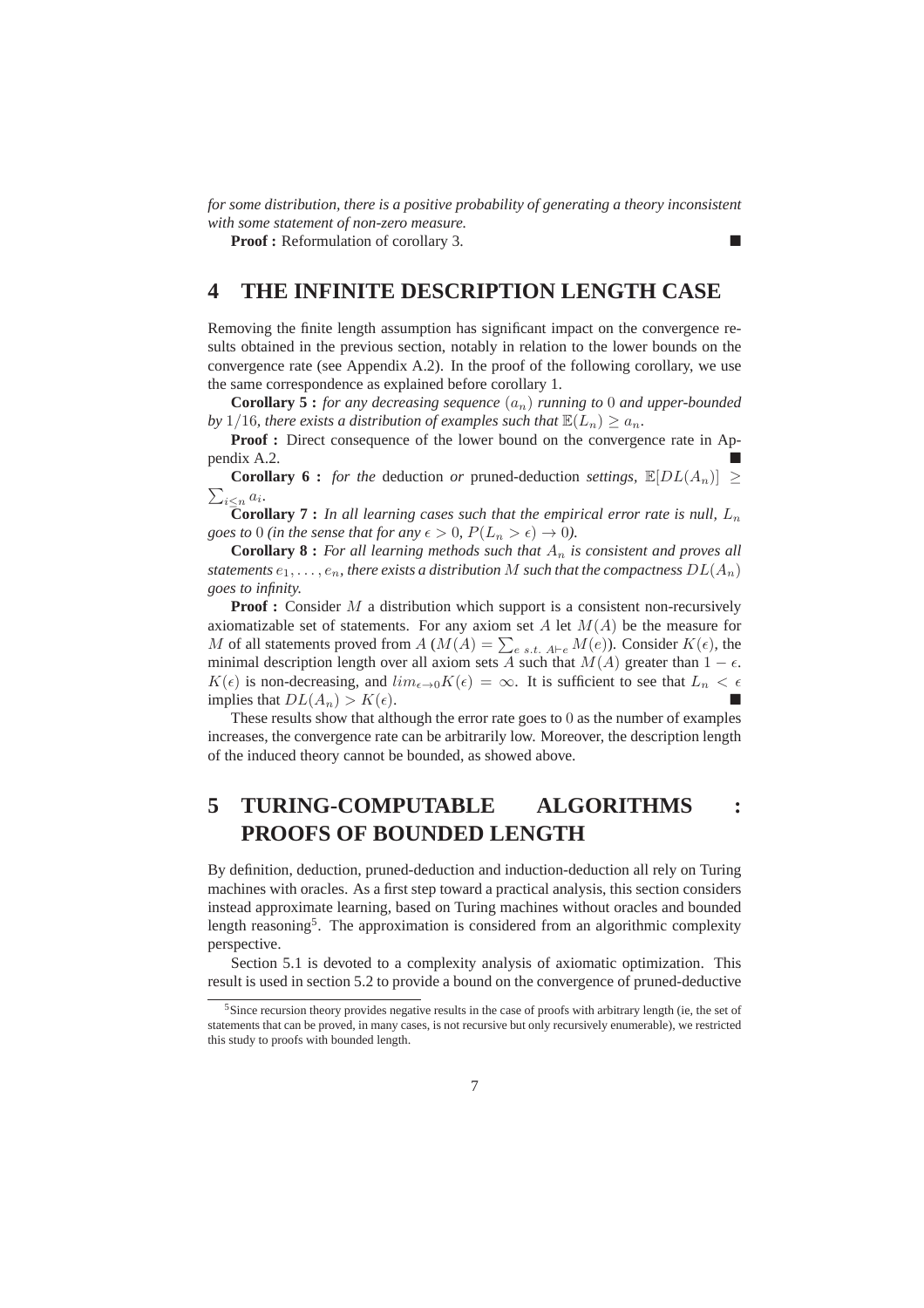and deductive-inductive learning toward the target theory, in the case where the latter is finite.

### **5.1 Algorithmic complexity**

Let us consider as hypothesis space the sets of axioms with finite description length (possibly including axiom schemas; proofs using axiom schemas are allowed as well). Let us define the k-deduction as follows: statement  $e$  is k-proved from the set of axioms A, noted  $A \vdash_k e$ , if there exists a proof of e from A with description length less than  $k$ . The algorithmic complexity of  $k$ -deduction (i.e. the complexity required to decide the fact that a statement  $e$  is  $k$ -proved from  $A$ ) is upper bounded by a function noted  $Complexity(DL(A), k, DL(e))$ . In the arithmetic setting considered,  $Complexity(DL(A), k, DL(e))$  is dominated by a  $2<sup>k</sup>$  term (considering all  $2^k$  strings of length k and determining whether they are proofs of  $A \vdash e$ . Along the same lines, the k-consistency of a set of axioms is defined as follows: A is k-consistent, noted A  $\forall_k \perp$  if there is no proof with length smaller than k that A is inconsistent. Similarly, the algorithmic complexity of  $k$ -consistency is upper bounded by  $Complexity(DL(A), k, DL(\perp))$ . Therefore, the generality and consis- $\sum_{e \in A} Complexity(DL(B), k, DL(e)),$  over all statements or axiom schemas e in A. tency tests (respectively,  $B \vdash_k A$  and  $B \not\vdash_k \bot$ ) can be performed with complexity The following proposition is then straightforward.

#### **Proposition : Complexity of axiomatic optimization**

*Assume that there are at most* 2 <sup>n</sup> *sets of axioms with description length less than* n*. Given a set* A *of statements, axiomatic optimization aims at a set of axioms* B *with minimal description length such that it entails all statements in* A *: Find* Arg  $min_B\{DL(B)|B\vdash_k A, B\nvdash_k\bot\}$ *. Its complexity is upper bounded by* 

$$
O\left(2^{DL(A)} \times DL(A) \times Complexity(DL(A), k, DL(A))\right)
$$

### **5.2 Axiomatic optimization**

Given a set  $\mathfrak{E}_n$  of statements, the point here is to find a minimal set  $A_n$  of axioms, using a finite number  $\delta_n$  of computation steps to check  $A_n$  consistency and completeness wrt  $\mathfrak{E}_n$ . We show that if  $\delta_n$  increases sufficiently fast, there exists an algorithm with essentially same convergence results as in the oracle-based analysis (section 3). Practically, let  $\delta_1, \ldots, \delta_n$  denote a sequence of integers. Then:

- Let  $T_{n+1}$  be the set of statements that can be proved with proofs of length at most  $\delta_n$  from  $A_n$ ;
- $A_n$  is a<sup>6</sup> minimal description length set of axioms such that: i)  $A_n$  proves all examples in  $\mathfrak{E}_n$  with proof of length at most  $\delta_n$ ; ii)  $A_n$  does not prove  $\perp$  with proof of length at most  $\delta_n$ .

<sup>&</sup>lt;sup>6</sup>In case of equality, the first axiom set in lexicographic order is retained.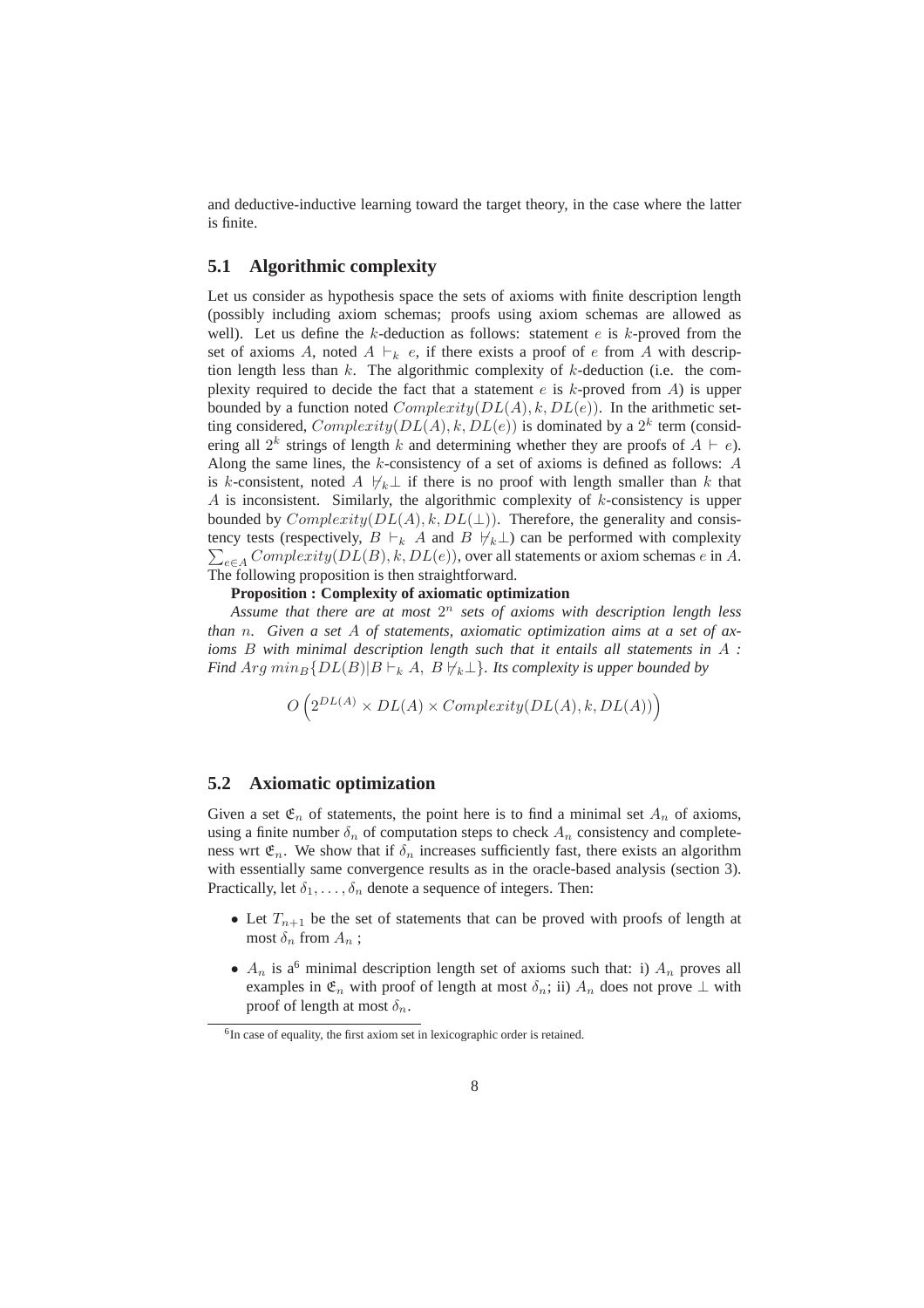Note that  $A_n$  is not necessarily a minimal set of axioms in the usual sense, e.g. one of the axioms could be proved from the others (but its presence makes it feasible to prove k-completeness). We note  $A^*$  the shortest axiom set capable of proving any  $e$ in the target theory (i.e. such that  $M(e) > 0$ ). Let  $L_n$  here denote  $L_n = M(\lbrace e : e \notin \mathcal{L} \rbrace)$  $T_{n+1} \vee (\neg e) \in T_{n+1}$ .

**Theorem 5 [Baskiotis et al., 2007]:** *Consider* e *a random variable on statements with probability law* M *and assume that the mean and the variance of the shortest proof of*  $e$  *from A<sup>\*</sup> are finite, and assuming further that*  $\delta_n = \Omega(n^3)$ , then,

- *1.*  $P(DL(A_n) \geq DL(A^*) + \epsilon) \leq p_{n,\epsilon}$  with  $p_{n,\epsilon}$  is  $O(1/n^2)$ , as soon as  $n =$  $\Omega(1/\sqrt{\epsilon}).$
- *2.* A<sup>n</sup> *reaches* A<sup>∗</sup> *almost surely, and thus is consistent for* n *sufficiently large.*
- 3.  $L_n \leq \epsilon'$  with probability at least  $1 p_{n,\epsilon} 2S 2^{-n\epsilon'/2}$  for any  $\epsilon, \epsilon' > 0$ , where S is the number of axioms sets with description length bounded by  $DL(A^*) + \epsilon$ *.*

This result shows that the theory extracted by induction-deduction (using Turing machines with no oracle and bounded-deduction) is consistent, for sufficiently large number of examples; that its description length converges toward the optimal one, and finally, that its relative incompleteness goes to 0 as  $O(1/\sqrt{n})$ .

In summary, Theorem 5 shows that a Turing-machine algorithm with no oracle can implement an inductive-deductive system, with essentially the same performances and limitations regarding consistency and completeness as in the theoretical case. Indeed the complexity of this algorithm is exponential in  $n$ .

## **6 DISCUSSION**

A probabilistic relational setting has been proposed in this paper to study inductivedeductive systems (IDS). Precisely, from a random generator providing statements and their truth values, the IDS extracts a set of axioms via one among three settings: the *deduction* one corresponds to a purely deductive algorithm; the *pruned-deduction* one extracts a minimal excerpt of the statements, sufficient to prove all seen statements; and the *inductive-deductive* setting selects the set of axioms with minimal description length such that it proves all seen statements. Two cases are distinguished: the "finitely describable" (FDR) and "non-finitely describable" (NFDR) realities respectively correspond to the case where the target set of axioms has a finite (resp. infinite) description length. FDR and NFDR cases are confronted to *deduction*, *pruned-deduction* and *induction-deduction* settings, considering two criteria: relative incompleteness (proportion of statements which cannot be proved from the current theory) and compactness (description length of the current theory). Though relative incompleteness always goes to 0 as the number of examples goes to infinity, its convergence rate can be arbitrarily low in all cases, except when reality is finitely describable and in a *inductive-deductive* setting, in other words, when the system actually performs induction. In this favorable case, the target concept is reached almost surely in finite time. Along the same lines, the description length of the extracted theory is unbounded (for adverse distributions) in all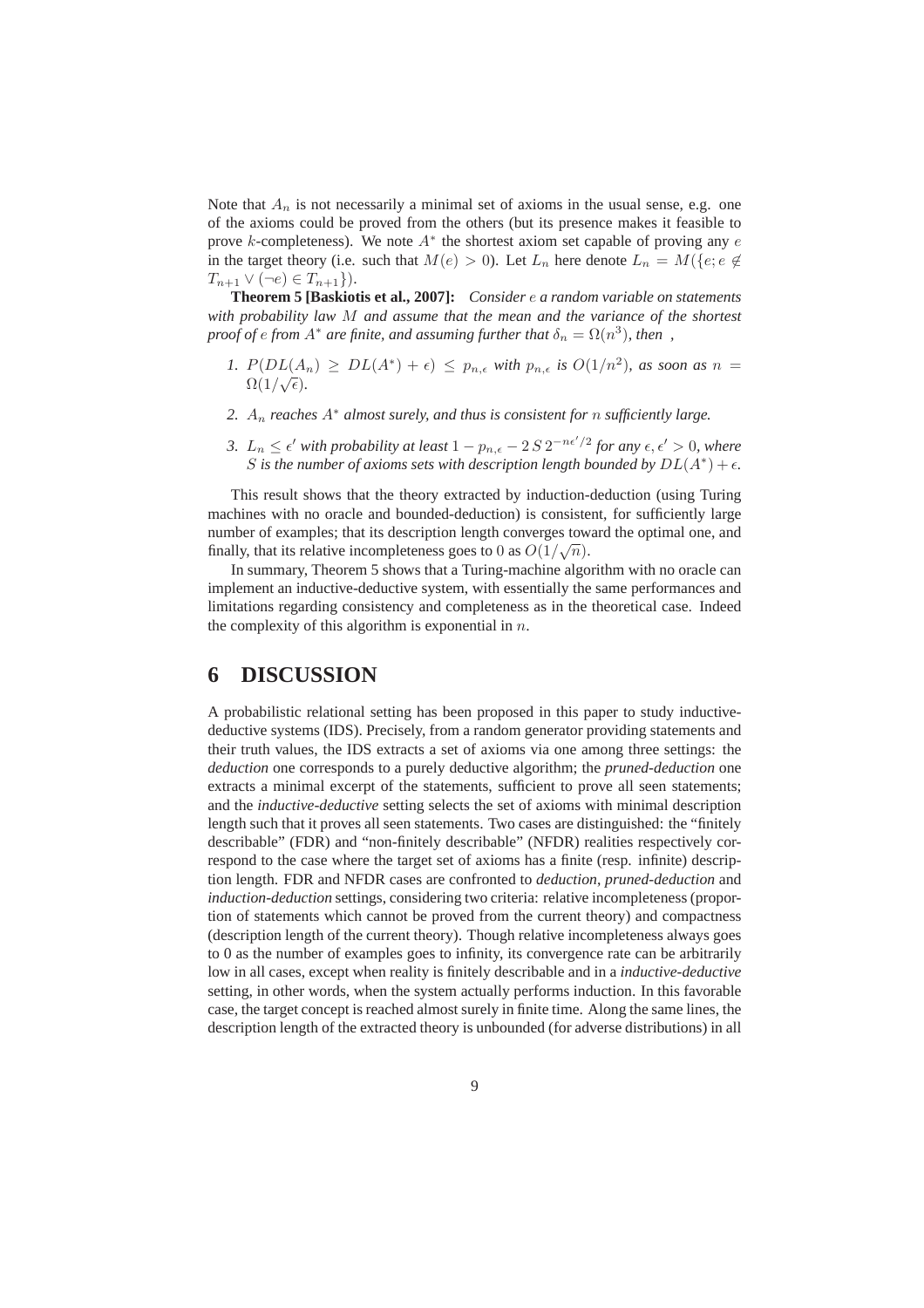cases, except again when reality is finitely describable and in a *inductive-deductive* setting. This result provides additional precisions related to Quine's under-determination thesis. Despite the multiplicity of theories consistent with a finite set of statements, if the IDS system extracts the theory consistent with the statements already seen, that is minimal wrt its description length (as opposed to, wrt its set inclusion), then a fast convergence in terms of both incompleteness and length can occur granted that the reality is "finitely describable". Interestingly, there exists some distributions in the latter case which entail errors and not only undecidabilities; i.e. there are cases such that the event  $\exists n; A_n \vdash \neg e$  has strictly positive probability. This result can be interpreted in the light of Popper's notion of falsifiability, central to the history of science; as shown by the very general corollary 4, if one abstains from producing hypotheses which can be falsified by examples, the convergence rate of the IDS is not better than that of rote learning. The last part of this paper has shown that the above theoretical results, obtained for Turing machines with oracles, essentially hold for Turing machines *without* oracles − although the considered algorithms are indeed of limited use due to their huge computational complexity. In summary, the main ambition of this paper is to contribute to a less pessimistic view of inductive-deductive systems in relational logic, than allowed by a worst-case analysis and based on undecidability results.

## **A STATE OF THE ART AND DEFINITIONS**

This appendix briefly summarizes the notations and learnability results used in the paper. Notation sup  $X$ , where  $X$  is a real-valued random variable, denotes the (possibly infinite) supremum of the x such that  $P(X > x) > 0$ .

### **A.1 Logical notations**

A theorem is a statement which can be proved, which depends on both the logical setting and the axiom set considered. The paper only considers classical logic. Each axiom set  $A$  includes  $\overline{3}$  and has finite description length. After Gödel's theorem, there exists thus e such that neither e nor  $\neg e$  can be proved from A. For the feasibility of the study, it is assumed that  $\overline{3}$  is consistent, although in many cases of interest, this has not been proved (and cannot be, e.g. for Zermelo Fraenkel, after Gödel's theorem). Notation  $A \vdash e$  (respectively  $A \vdash_k e$ ) denotes the fact that e can be proved from A (resp. with proof of description length less than  $k$ ). In the whole paper, the description length  $DL(\cdot)$  (of sets of axioms or proofs) refers to a standard logic coding (with no compression).

### **A.2 Statistical learning theory**

The interested reader is referred to [Devroye et al., 1997], [Vidyasagar, 1997] for an exhaustive presentation. Let  $Z$  denote the example space, and let  $F$  denote the hypothesis space, where each hypothesis is viewed as a subset of  $Z$ . A set  $X$  of examples is said to be shattered by F if for any subset X' of X there exists  $f \in F$  such that  $f \cap X = X'$ . The **VC-dimension** of F is the cardinal of the largest finite set that is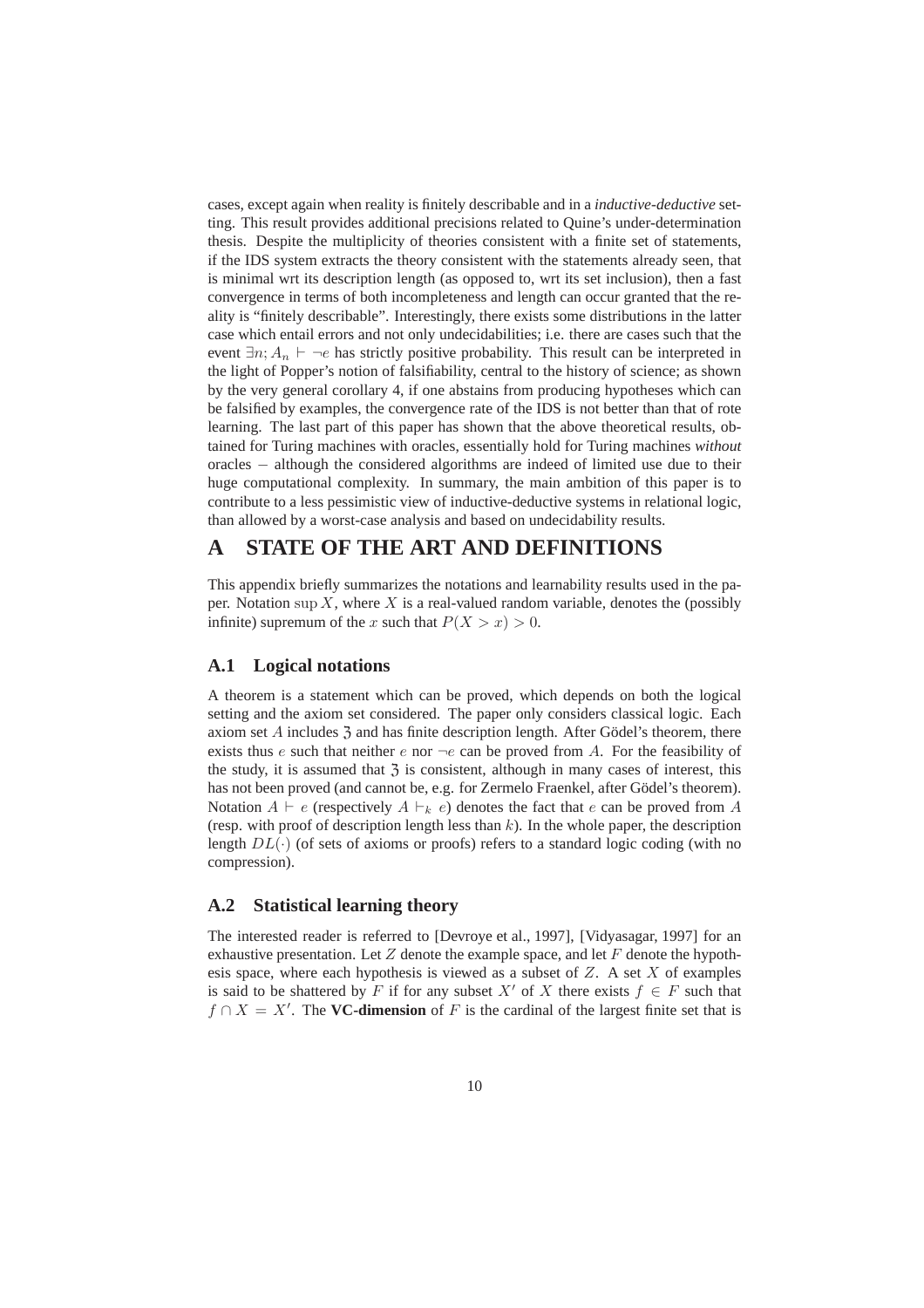shattered by  $F$ . If arbitrarily large such sets exists, then the VC-dimension is said infinite. Hypothesis h is consistent with a set of examples X iff  $h \cap X = h^* \cap X$ , where  $h^*$ denotes the target concept. A learning algorithm associates a consistent hypothesis  $h_n$ to each training set  $X_n$  made of n iid examples drawn according to some probability distribution M. Accordingly, the loss variable  $L_n$  stands for the error expectation of  $h_n$  $(M{z, z \in Z, h_n(z) \neq h^*(z)}).$  Fundamental results in the statistical learning theory can be summarized as: if the VC-dimension is finite, then the error expectation goes to 0 reasonably fast as the number of examples goes to infinity.

**Theorem, case of null empirical error** *(see [Vapnik and Chervonenkis, 1974], [Devroye et al., 1997, Th. 12.7, p202]) :*

*Define*  $\hat{L}(P) = \frac{1}{s} \sum_{i=1}^{s} \chi_{P(x_i) \neq y_i}$  and  $L(P) = \mathbb{E} \chi_{P(X) \neq Y}$ , with the  $(x_i, y_i)$  a *sample of size* s *iid according to the law of the random variable* (X, Y )*.*

*Consider*  $\mathfrak F$  *a family of boolean functions on a domain* X *and let* V *be its* VC*dimension. Then, for any*  $\epsilon > 0$  *if*  $s > V$ *,* 

$$
P(\sup_{P \in \mathfrak{F}; \hat{L}(P)=0} |L(P) - \hat{L}(P)| \ge \epsilon) \le 2 (2exp(1)s/V)^V 2^{-s\epsilon/2}
$$

where  $(2 \exp(1)s/V)^V$  can be replaced by the  $2s$ -shattering coefficient of  $\mathfrak{F}$ .

**Lower bound :** *([Devroye et al., 1997, p239], theorem 14.3). Assume that the VCdimension of* F *is infinite. Then for any*  $n > 0$ *, for any*  $\delta > 0$ *, for any classification rule, there exists at least one distribution such that*  $\mathbb{E}L_n \geq \frac{1}{2\exp(1)} - \delta$  *and* F *contains at least a function*  $f$  *such that*  $L(f) = 0$ *.* 

**Lower bound on the convergence rate :** *Assume that* F *shatters an infinite set.* Then for any sequence  $(a_n)$  decreasing to 0 and upper bounded by  $\frac{1}{16}$ , for any classi*fication rule, there exists at least one distribution such that*  $\forall n \mathbb{E} L_n \ge a_n$  *whereas* F *contains* f *such that*  $L(f) = 0$ *.* 

Mainly, the difference with the previous result is that the distribution does not depend upon n.

**Lemma : learning on countable domains** *Consider learning on a countable domain with a distribution and an algorithm ensuring that the empirical error* L *is zero. Then, the generalization error almost surely converges toward* 0*.*

## **References**

- [Amir and McIlraith, 2003] Amir, E. and McIlraith, S. (2003). Partition-based logical reasoning for first-order and propositional theories. *Artificial intelligence*, 162(1,2):49:88.
- [Baskiotis et al., 2007] Baskiotis, N., Sebag, M., and Teytaud, O. (2007). Unpublished draft.
- [Cheeseman et al., 1991] Cheeseman, P., Kanefsky, B., and Taylor, W. (1991). Where the really hard problems are. In *proceedings of IJCAI91*, pages 331–337.
- [Devroye et al., 1997] Devroye, L., Györfi, L., and Lugosi, G. (1997). A probabilistic *Theory of Pattern Recognition*. Springer.